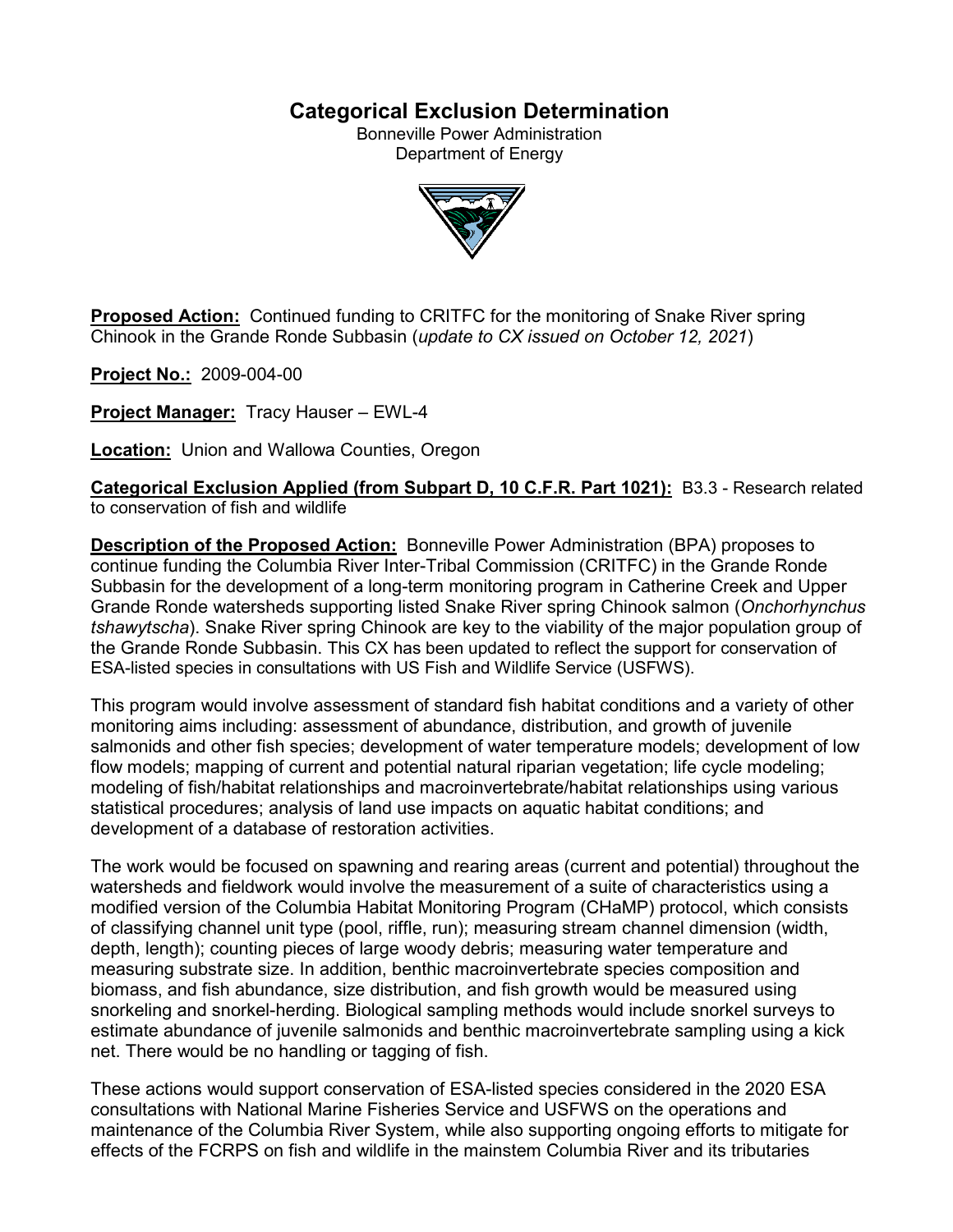pursuant to the Pacific Northwest Electric Power Planning and Conservation Act of 1980 (Northwest Power Act) (16 U.S.C. (USC) 839 et seq.).

**Findings:** In accordance with Section 1021.410(b) of the Department of Energy's (DOE) National Environmental Policy Act (NEPA) Regulations (57 FR 15144, Apr. 24, 1992, as amended at 61 FR 36221-36243, Jul. 9, 1996; 61 FR 64608, Dec. 6, 1996, 76 FR 63764, Nov. 14, 2011), BPA has determined that the proposed action:

- 1) fits within a class of actions listed in Appendix B of 10 CFR 1021, Subpart D (see attached Environmental Checklist);
- 2) does not present any extraordinary circumstances that may affect the significance of the environmental effects of the proposal; and
- 3) has not been segmented to meet the definition of a categorical exclusion.

Based on these determinations, BPA finds that the proposed action is categorically excluded from further NEPA review.

*/s/ Israel Duran* Israel Duran Contract Environmental Protection Specialist Salient/CRGT

Reviewed by:

*/s/ Chad Hamel* Chad Hamel Supervisory Environmental Protection Specialist

Concur:

*/s/ Katey C. Grange January 27, 2022* Katey C. Grange Date

NEPA Compliance Officer

Attachment(s): Environmental Checklist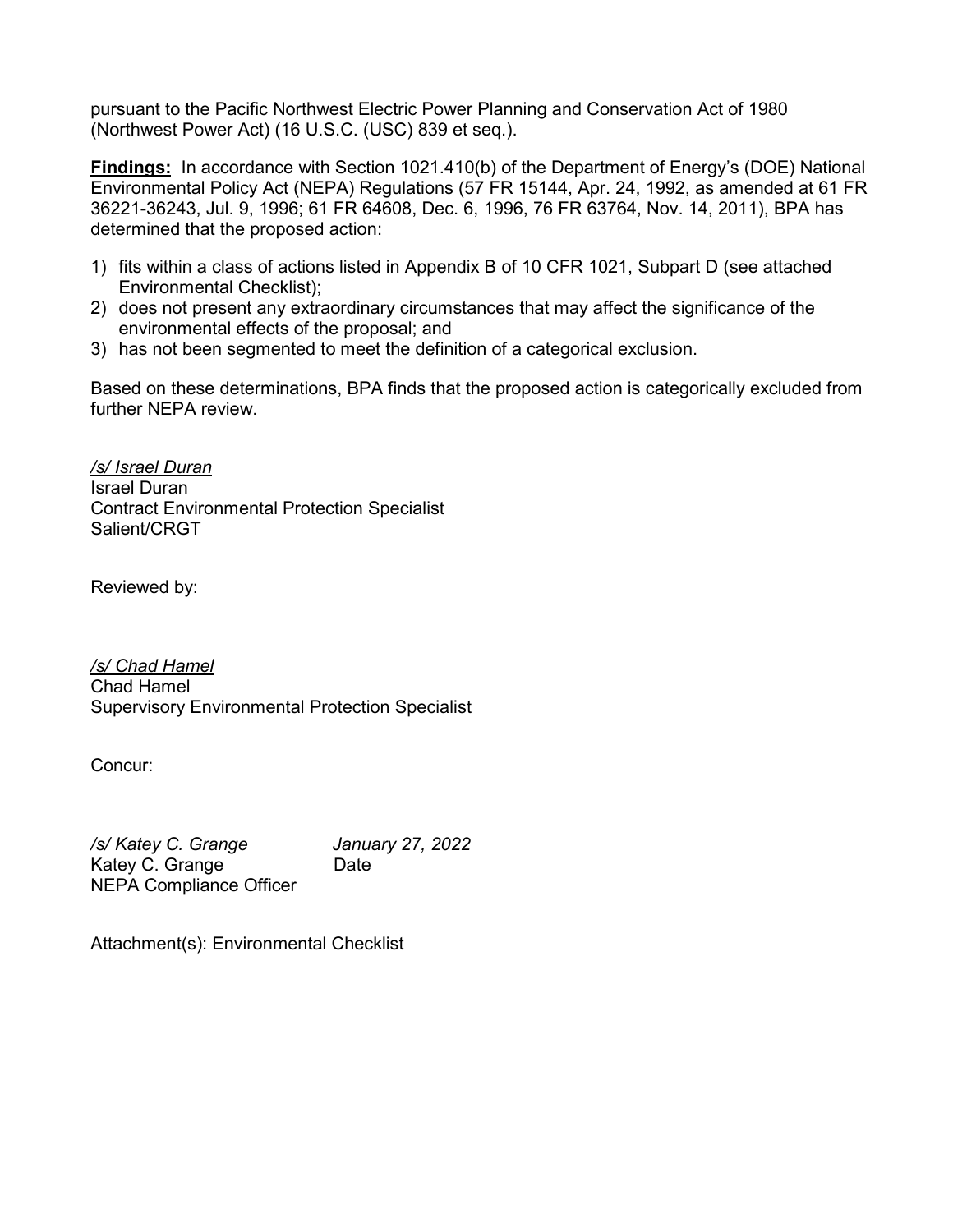# **Categorical Exclusion Environmental Checklist**

This checklist documents environmental considerations for the proposed project and explains why the project would not have the potential to cause significant impacts on environmentally sensitive resources and would meet other integral elements of the applied categorical exclusion.

**Proposed Action:** Continued funding to CRITFC for the monitoring of Snake River spring Chinook in the Grande Ronde Subbasin

# **Project Site Description**

All activities would occur within the Catherine Creek and Upper Grande Ronde watersheds in Grande Ronde Subbasin in Union and Wallowa Counties, Oregon.

# **Evaluation of Potential Impacts to Environmental Resources**

### **1. Historic and Cultural Resources**

Potential for Significance: No

Explanation: There would be no ground-disturbing activities. Thus, the proposed activities do not have the potential to affect historic properties or cultural resources.

### **2. Geology and Soils**

Potential for Significance: No

Explanation: No ground-disturbing activities are proposed. Thus, the proposed activities do not have the potential to affect geology and soils.

### **3. Plants (including Federal/state special-status species and habitats)**

Potential for Significance: No

Explanation: Howell's spectacular thelypody listed in Union County, but occurs only in Baker-Powder River Valley and does not occur within the same watersheds as project activities. No ground-disturbing or vegetation removal activities are proposed. Thus, there would be no impact to Endangered Species Act (ESA)-listed plants as a result of the proposed work.

### **4. Wildlife (including Federal/state special-status species and habitats)**

Potential for Significance: No

Explanation: No ground-disturbing or other activity that may affect wildlife or wildlife habitat is proposed. Thus, there would be no impact to ESA-listed wildlife as a result of the proposed work.

#### **5. Water Bodies, Floodplains, and Fish (including Federal/state special-status species, ESUs, and habitats)**

Potential for Significance: No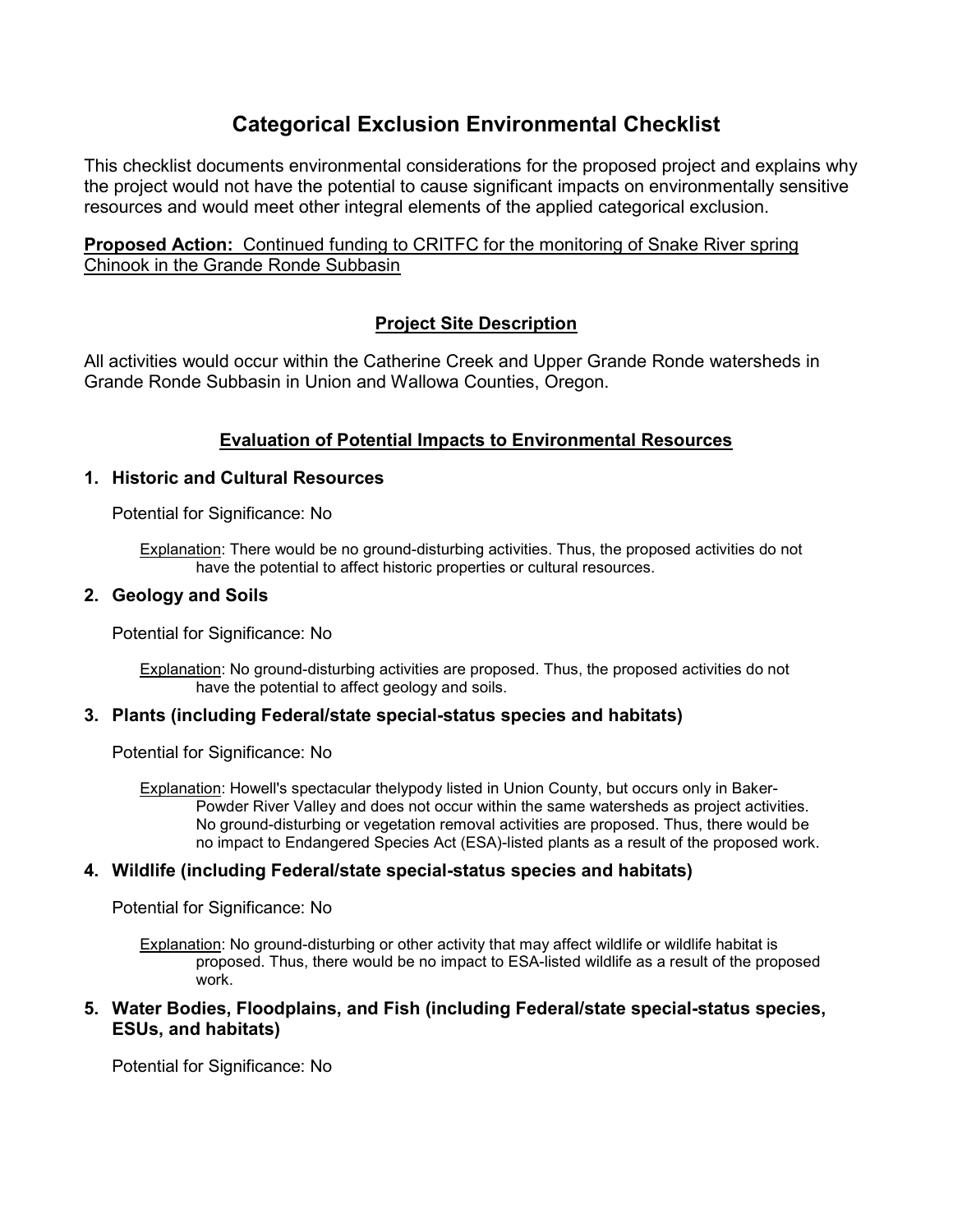Explanation: Fish research on hatchery-origin and wild-origin anadromous salmonids is a common and wide-spread activity within the Columbia River basin. NMFS informal consultation on listed Snake River Chinook and Snake River steelhead. (I/NWR/2010/02208) completed on February 16, 2021. USFWS informal consultation for bull trout and bull trout critical habitat (01EOFW00-2021-I-0535). There would be no impact to adjacent waterbodies or floodplains because no ground disturbing activities are proposed.

#### **6. Wetlands**

Potential for Significance: No

Explanation: No ground-disturbing activities are proposed. Thus, the action does not have the potential to impact wetlands.

#### **7. Groundwater and Aquifers**

Potential for Significance: No

Explanation: No ground-disturbing activities that may affect groundwater or aquifers are proposed. Thus, there would be no impact to groundwater and aquifers as a result of the proposed work.

#### **8. Land Use and Specially-Designated Areas**

Potential for Significance: No

Explanation: Access to field sites is on existing road networks and all activities are compatible with local land uses. Thus, there would be no impact to land use and specially-designated areas as a result of the proposed work.

#### **9. Visual Quality**

Potential for Significance: No

Explanation: There would be no change to the viewshed from the proposed work. Thus, there would be no impact to visual quality as a result of the proposed work.

#### **10. Air Quality**

Potential for Significance: No

Explanation: The proposed work would have no effect on air quality. Any increase in emissions from vehicles accessing field sites would be very minor and short term.

#### **11. Noise**

Potential for Significance: No

Explanation: The proposed work would not result in an increase in ambient noise. Thus, there would be no noise impacts as a result of the proposed work.

#### **12. Human Health and Safety**

Potential for Significance: No

Explanation: The proposed work is not considered hazardous nor does it result in any health or safety risks to the general public. Thus, there would be no impacts to human health and safety as a result of the proposed work.